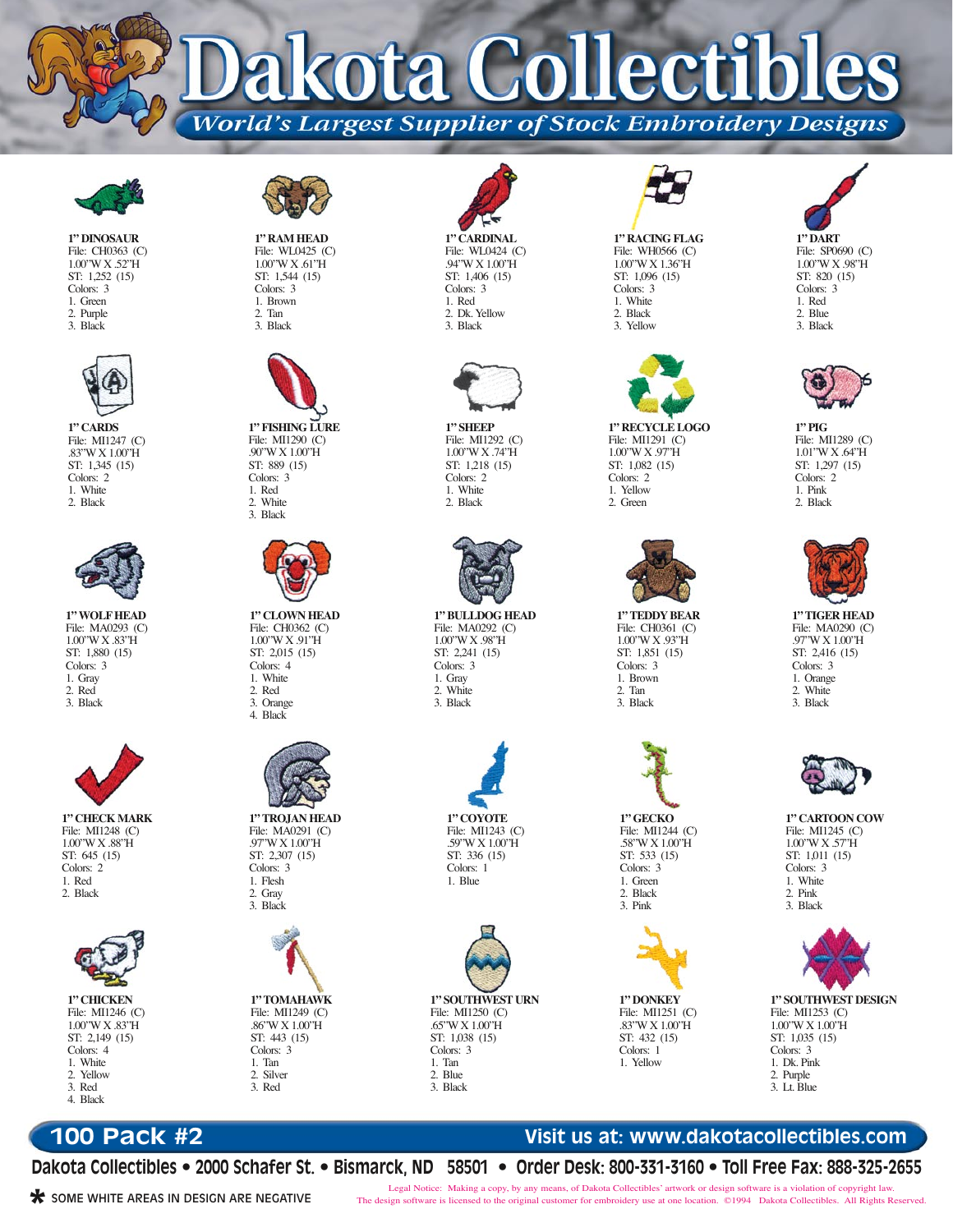## *World's Largest Supplier of Stock Embroidery Designs*



**1" MOVIE PROJECTOR** File: MI1252 (C) 1.00"W X .99"H ST: 1,137 (15) Colors: 2 1. Lt. Gray 2. Black



**1" PIECE OF CANDY** File: MI1258 (C) 1.00"W X .50"H ST: 648 (15) Colors: 2 1. Yellow 2. Black



**1" MASK** File: MI1263 (C) .98"W X 1.00"H ST: 937 (15) Colors: 3 1. Pink 2. Dk. Blue 3. Yellow



**1" PIECE OF CAKE** File: MI1268 (C) .99"W X 1.00"H ST: 1,750 (15) Colors: 2 1. Brown 2. Dk. Brown



**1" SKULL** File: MI1273 (C) .67"W X 1.00"H ST: 1,251 (15) Colors: 2 1. White 2. Black



ST: 991 (15) Colors: 2 1. Pink 2. Green



2. Yellow 3. Black



**1" BASEBALL CAP** File: MI1264 (C) 1.00"W X .80"H ST: 837 (15) Colors: 2 1. Blue 2. Black



1.00"W X 1.00"H ST: 697 (15) Colors: 3 1. Red 2. Green 3. Brown



File: MI1274 (C) .76"W X 1.00"H ST: 963 (15) Colors: 2 1. Red 2. Black



**1" ATOM** File: MI1255 (C) 1.00"W X .73"H ST: 363 (15) Colors: 3 1. Black 2. Blue 3. Red



File: MI1260 (C) 1.00"W X 1.00"H ST: 580 (15) Colors: 3 1. Pink 2. Blue 3. Black



**WINE GLASS** File: MI1256 (C) .43"W X 1.00"H ST: 512 (15) Colors: 3 1. White 2. Red 3. Black



**1" LIGHT BULB** File: MI1270 (C) .57"W X 1.00"H ST: 772 (15) Colors: 3 1. Yellow 2. Lt. Gray 3. Black



**1" EYE & BROW** File: MI1275 (C) 1.00"W X .86"H ST: 1,110 (15) Colors: 3 1. White 2. Blue 3. Black



**1" WINE GLASS** File: MI1256 (C) .43"W X 1.00"H ST: 512 (15) Colors: 3 1. White 2. Red 3. Black



File: MI1261 (C) .99"W X 1.00"H ST: 1,256 (15) Colors: 2 1. Red 2. Black



**1" THEATER MASKS** File: MI1266 (C) 1.01"W X .84"H ST: 1,214 (15) Colors: 3 1. Red 2. White 3. Black



**1" WATERMELON** File: MI1271 (C) 1.00"W X .46"H ST: 1,009 (15) Colors: 3 1. Red 2. Green 3. Black



**1" DIAMOND** File: MI1276 (C) .77"W X 1.00"H ST: 611 (15) Colors: 1 1. Red



1. Red



**1" KNIFE** File: MI1262 (C) .98"W X 1.00"H ST: 398 (15) Colors: 3 1. Lt. Gray 2. Brown 3. Yellow



**1" CLUB** File: MI1278 (C) .88"W X 1.00"H ST: 794 (15) Colors: 1 1. Black



**1" CONCH SHELL** File: MI1272 (C) 1.00"W X .72"H ST: 1,266 (15) Colors: 3 1. Lt. Orange 2. White 3. Orange



**1" BOOK** File: MI1267 (C) .87"W X 1.00"H ST: 805 (15) Colors: 3 1. White 2. Green 3. Black

#### **www.dakotacollectibles.com • E-mail: dakcoll@dakotacollectibles.com**

**Dakota Collectibles • 2000 Schafer St. • Bismarck, ND 58501 • Order Desk: 800-331-3160 • Toll Free Fax: 888-325-2655**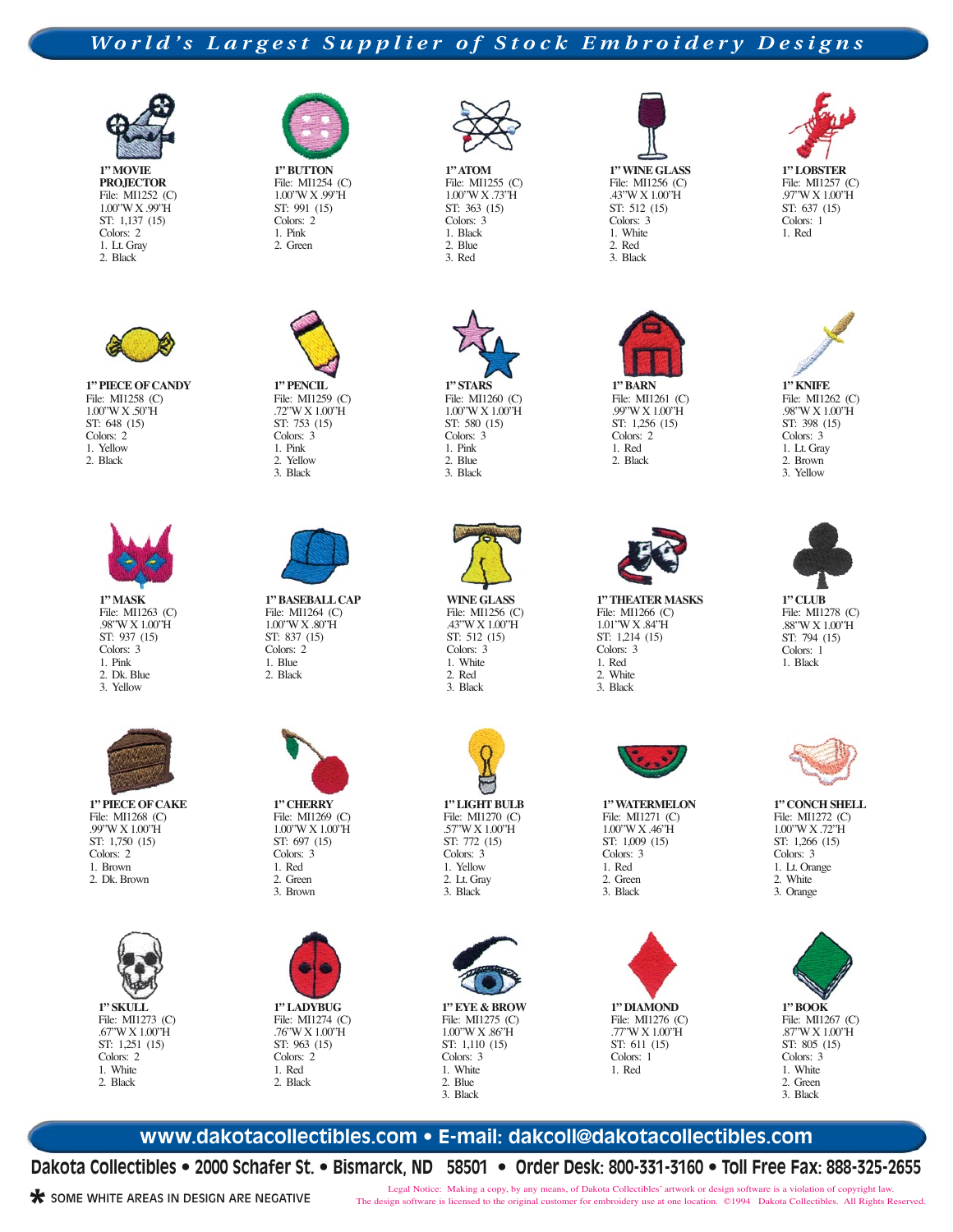## *World's Largest Supplier of Stock Embroidery Designs*



**1" HEART** File: MI1277 (C) .87"W X 1.00"H ST: 789 (15) Colors: 1 1. Red





**1" FIREMAN LOGO** File: EQ0160 (C) 1.00"W X .91"H ST: 1,235 (15) Colors: 4 1. Lt. Gray 2. Yellow 3. Red 4. Black



**1" FIRECRACKER** File: HY0036 (C) .92"W X 1.00"H ST: 931 (15) Colors: 3 1. Red 2. Black 3. Yellow







2. Yellow



**1" FIRE AXE** File: EQ0161 (C) 1.00"W X .65"H ST: 433 (15) Colors: 4 1. Tan 2. Red 3. Lt. Gray 4. Black



**1" JACK-O'-LANTERN** File: HY0037 (C) 1.00"W X .94"H ST: 1,092 (15) Colors: 3 1. Orange 2. Green 3. Black



File: LG0590 (C) .76"W X 1.00"H ST: 897 (15) Colors: 2 1. Lt. Gray 2. Black



File: MI1280 (C) .94"W X 1.00"H ST: 574 (15) Colors: 2 1. Red 2. Black



File: CH0359 (C) 1.00"W X .98"H ST: 985 (15) Colors: 3 1. White 2. Tan 3. Black



**1" FIRE HAT** File: EQ0162 (C) 1.00"W X .46"H ST: 738 (15) Colors: 3 1. Red 2. Yellow 3. Black



**1" GHOST** File: HY0038 (C) .99"W X .99"H ST: 1,032 (15) Colors: 2 1. White 2. Black



**1" SYRINGE** File: LG0591 (C) .98"W X 1.00"H ST: 421 (15) Colors: 3 1. Gray 2. White 3. Black



**1" WATCH** File: MI1281 (C) 1.00"W X .29"H ST: 706 (15) Colors: 3 1. Tan 2. Lt. Gray 3. Black



**1" BALLOONS** File: CH0360 (C) .67"W X 1.00"H ST: 524 (15) Colors: 3 1. Yellow 2. Blue 3. Black



**1" DAISY** File: FL0240 (C) 1.00"W X .98"H ST: 800 (15) Colors: 2 1. Pink 2. Yellow



File: HY0039 (C) .77"W X 1.00"H ST: 1,178 (15) Colors: 3 1. Lt. Yellow 2. Lt. Pink 3. Lt. Blue





**1" BOOKWORM** File: CH0356 (C) 1.00"W X .58"H ST: 959 (15) Colors: 3 1. Off-White 2. Lt. Green 3. Black



**1" SCOTTY DOG** File: DG0162 (C) 1.00"W X .73"H ST: 894 (15) Colors: 2 1. Gray 2. Black



**1" CHEF'S HAT** File: LG0588 (C)

.94"W X 1.00"H ST: 946 (15) Colors: 2 1. White 2. Black



**1" SKELETON KEY** File: LG0593 (C) 1.00"W X .37"H ST: 583 (15) Colors: 2 1. Yellow 2. Black

**www.dakotacollectibles.com • E-mail: dakcoll@dakotacollectibles.com**

**Dakota Collectibles • 2000 Schafer St. • Bismarck, ND 58501 • Order Desk: 800-331-3160 • Toll Free Fax: 888-325-2655**